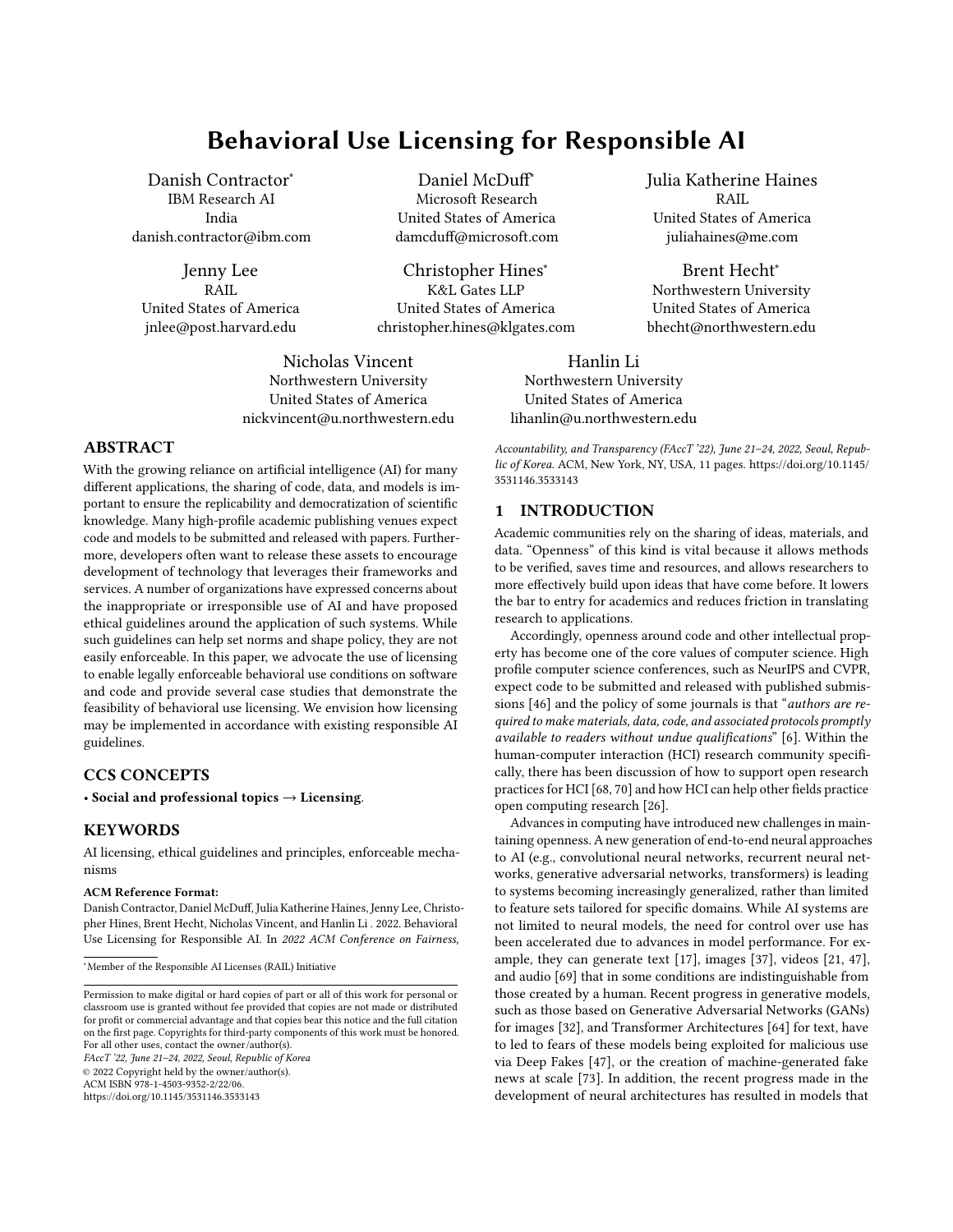can learn rich representations of data. They can thus be applied to a broad range of discriminative and generative tasks. For example, the same (or similar) model architectures trained on separate image datasets can be used to achieve good performance on biometric identification (e.g., face recognition), detection of cancerous regions in a mammogram [\[57\]](#page-10-8), or for classifying buildings and people from an unmanned vehicle [\[27\]](#page-9-6).

The context in which a model is applied can be far removed from that which the developers had intended, a major point of concern from the perspective of human-centered machine learning [\[31\]](#page-9-7). However, there are few mechanisms that allow someone to share their work broadly while also restricting use in applications that may be of concern, such as large-scale surveillance or the creation of "fake" media. In some cases, the developers or technology creators may legitimately want to control the use of their work due to concerns arising out of the data that it was trained on, the technology's underlying assumptions about deploy-time characteristics, or the lack of sufficient adversarial testing and testing for bias. This is especially true of AI models that are difficult or expensive to recreate. For example, given that models such as GPT-3 [\[17\]](#page-9-2) reportedly cost over \$10 million (U.S.) to train, very few organizations are positioned to train (and potentially, need to retrain) a model of similar size.

The computing community has begun to respond to the conflict between powerful new technologies and the value of openness. A number of organizations have expressed concerns about incorrect or irresponsible use of AI and have proposed AI ethical guidelines (see an example from Microsoft [\[7\]](#page-9-8)) and Responsible AI initiatives [\[53\]](#page-10-9). While such guidelines are useful and help shape policy, they are not directly enforceable, leading to fears of "ethics washing" [\[16\]](#page-9-9). Governments have also taken note of the risks associated with certain types of AI applications and have passed legislation such as data protection laws in the European Union [\[1\]](#page-9-10) and San Francisco's Acquisition of Surveillance Technology Ordinance, banning the use of facial recognition technology [\[22\]](#page-9-11). While these are legally enforceable, government action requires prolonged deliberation by policymakers who often lack direct experience in computer science, let alone machine learning or artificial intelligence. Because development of regulations in the technology space tends to lag behind the development of new technologies, it is important for the computing research community to explore avenues for change that complement slower, top-down regulation.<sup>[1](#page-1-0)</sup>

In this paper we advocate for the use of *licensing*<sup>[2](#page-1-1)</sup> as a mechanism for enabling legally enforceable responsible use. Licenses can help democratize the definition of responsible use by enabling AI developers and other stakeholders in AI systems (e.g., people who create data) to incorporate permissive- and restrictive-use clauses, based on their view of how their system(s) should or should not be re-purposed. We further demonstrate how existing AI ethical guidelines may be operationalized through licensing. We argue that licenses could serve as a useful strategy for creating, expanding, and enforcing responsible behavioral norms as a complement to governmental legislation, and further serve to demonstrate that

the computing community is itself committed to the responsible use of the technologies it creates. This approach is highly "humancentered" [\[40\]](#page-9-12), as it focuses on the interests of both developers and the general public.

Our paper makes the following contributions:

- We discuss licensing as a mechanism for supporting the responsible use of AI, using behavioral use clauses.
- We present exemplar clauses that buttress concepts commonly found in widely-adopted AI ethical guidelines.
- We demonstrate how information from AI FactSheets [\[11\]](#page-9-13) can be incorporated into a license for an AI system.

Together, these contributions advance a new approach to thorny responsible AI challenges.

## 2 RELATED WORK

Here, we present a brief overview of the different approaches commonly used to promote the responsible use of AI.

In reviewing this work, we emphasize the unique challenges AI systems create. Compared to traditional software systems, AI systems do not offer the same degree of control and run-time guarantees of system behaviour. While traditional software systems are also deployed in social systems that are highly complex and unpredictable, they can be systematically debugged, thoroughly tested, and versioned. In contrast, the output characteristics of AI systems are dependent on the nature of the dataset(s) used to train them, as well as the design and training procedure of the model. This makes it hard to be completely certain about how an AI model is likely to respond to known unknowns and unknown unknowns. While there is ongoing work that attempts to solve these problems for specific classes of models (e.g., [\[55\]](#page-10-10) and [\[58\]](#page-10-11)), there remain challenges, and there are no generalizable solutions.

# 2.1 Best Practices for AI Development and Deployment

To help build more robust AI systems, researchers have built several toolkits to study and address bias in datasets [\[14,](#page-9-14) [62,](#page-10-12) [63\]](#page-10-13). In addition, behavioral testing frameworks [\[56\]](#page-10-14) have been developed, including those that adversarially attack machine learning models to assess their sensitivity to input features [\[48\]](#page-10-15), alongside various other tools<sup>[3](#page-1-2)</sup> that help visualize the processing of inputs in an AI system.

Technology companies and policy institutions have begun to release principles and guidelines for the use of AI. According to a recent survey report [\[36\]](#page-9-15) that studied 84 AI Responsible AI and ethical guidelines, 73-86% of the guidelines surveyed included principles of Transparency, Trust and Accountability and Justice & Fairness. Principles of 'Transparency' and 'Trust' in guidelines include aspects related to the acquisition, use, and transformation of data [\[13,](#page-9-16) [43\]](#page-9-17), the model design [\[5\]](#page-9-18) and its end-use application [\[25\]](#page-9-19). Furthermore, some guidelines suggest that AI systems should be 'Accountable and Fair' where they suggest that decisions of an AI system should be interpretable and explainable to a trained human worker [\[4\]](#page-9-20). Additionally, some guidelines also recommend that AI systems should explicitly identify themselves as such [\[4\]](#page-9-20) and that decisions taken

<span id="page-1-1"></span><span id="page-1-0"></span> $^{\rm 1}$  As one example of such lag, the FTC sued Facebook in December 2020 for monopolistic conduct, including its 2012 acquisition of Instagram and 2014 acquisition of WhatsApp. <sup>2</sup>Our use of the word "license" is in the sense of a "legal contract" and not a "permit" or "certificate".

<span id="page-1-2"></span> $^3\rm{see}$ e.g. Google's "Playground" and "AI Explanations":<br>thub.com/tensorflow/playground https://cloud.google.com/aihttps://github.com/tensorflow/playground platform/prediction/docs/ai-explanations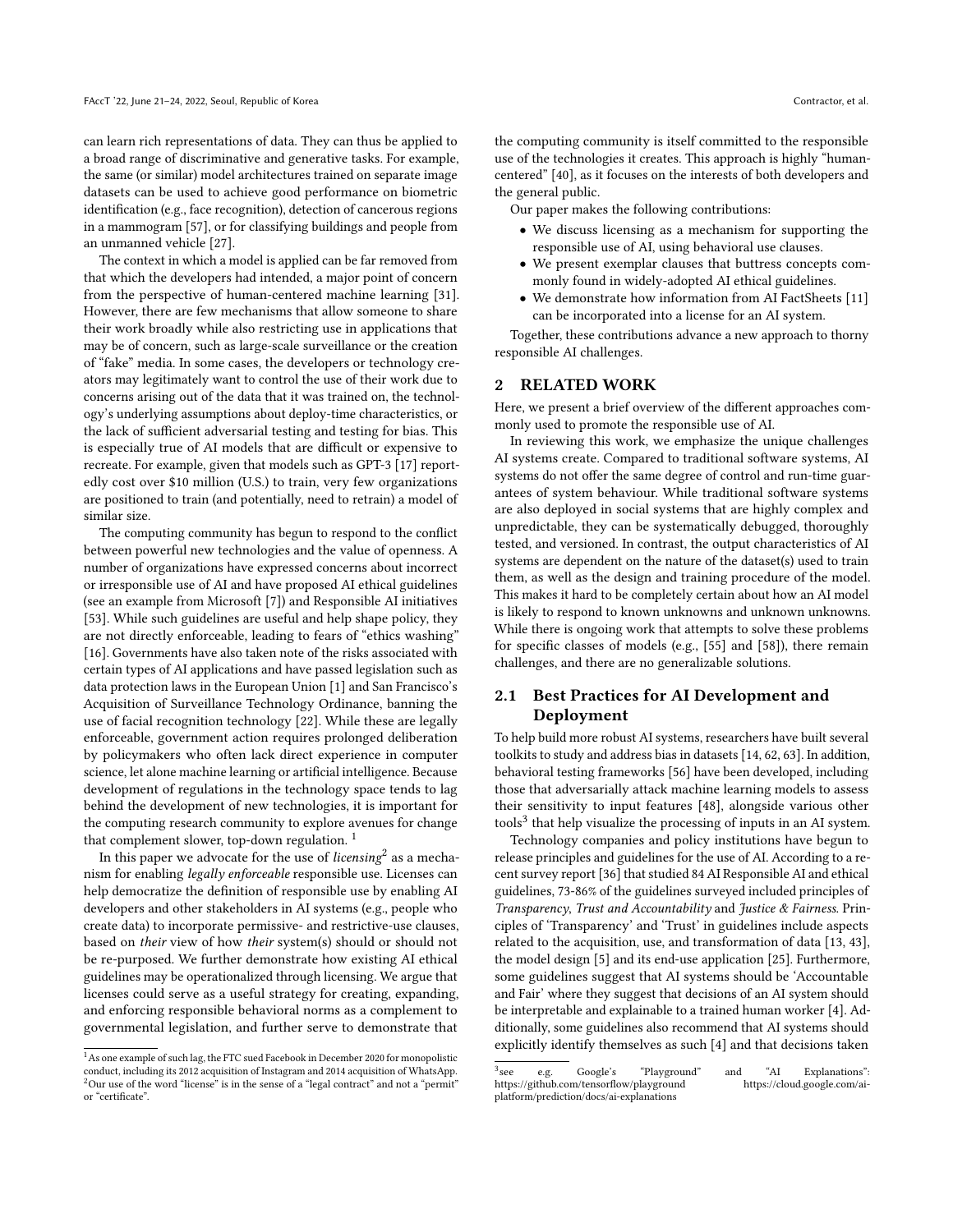by an AI system, or with the assistance of an AI system, should have a human being accountable [\[2\]](#page-9-21).

How does one ensure that such principles are followed? Today, enforcement is based on self-regulation by technology developers to voluntarily comply with such guidelines. In other words, there is no external enforcement. This has led to fears that, in the absence of regulatory mechanisms that enforce the spirit of such guidelines, the reliance on self-regulation is resulting in shallow appearances of ethical behavior (colloquially referred to as "ethics washing") [\[16\]](#page-9-9).

# 2.2 Interpretability and Explainability for Responsible AI

To understand the roles licenses might play in governing the use of AI, it is important to consider the varying degree to which models can provide interpretability regarding their decisions, and the role that interpretability and explainability research initiatives have played so far in the pursuit of 'responsible' AI.

Depending on the underlying architecture used by machine learning models, the interpretability of downstream systems will vary. For instance, models based on Decision Trees allow users to study the decision made by each intermediate node in the tree; this can help determine the reasoning employed. Other models, such as those based on Lasso Linear Regression, can provide some explainability especially when used with easy to interpret features. Such models have been used in disease risk prediction and studies of clinical factors. [\[18,](#page-9-22) [61\]](#page-10-16). Bayesian formulations are another class of machine learning models that can provide explanations using the conditional probabilities and dependencies between sets of variables [\[38\]](#page-9-23). For example, such models are used to help indicate the likelihood of a patient having a particular disease given their medical symptoms and health parameters [\[10\]](#page-9-24).

In order to provide a degree of explainability in deep learning based AI systems, methods such as LIME [\[54\]](#page-10-17) offer locally interpretable, model-agnostic explanations by learning a feature based linear regression model trained to mimic (predict) the outputs of the deep learning model. The models are trained by generating samples after perturbing the instance under observation and the corresponding outputs. Other methods include SHAP [\[42\]](#page-9-25) which also builds locally-explainable models, and uses techniques from cooperative game theory to model how different features contribute towards the final output. Instead of building simpler ML methods to model the output of black-box neural networks, developers have done this by enabling visualizations of model components - such as heatmaps of words [\[39\]](#page-9-26) or images [\[71\]](#page-10-18). Probing (studying the effect of small changes in the input) [\[49\]](#page-10-19) as well as, using counterfactuals [\[19\]](#page-9-27), are other ways in which the neural network characteristics are studied.

## 2.3 Documentation Efforts

Better documentation for AI systems is another tool researchers investigated for advancing responsible AI. Providing details such as the data used for the development and testing of AI systems, the nature of testing and error characteristics, and risks of bias could help end-users determine the applicability or "fit" of a model for their needs. AI Factsheets [\[11\]](#page-9-13) have introduced questionnaires seeking details about fairness and robustness checks and performance benchmarks, and they require developers to list intended uses in order to populate a summarized template sheet. Similar suggestions are included in AI Model cards [\[45\]](#page-10-20), which advocate for quantitative evaluation to be broken down by individual, demographic, and other domain-relevant conditions.

The datasets used for training and testing AI systems are key aspects to consider during development. The Datasheets [\[29\]](#page-9-28) for Datasets proposal introduces a questionnaire that captures the details about the purpose and nature of a system's data choices, including details around labeling, sources of noise, source of the dataset, who the creators are, and whether there might be relationships between data samples (e.g., social connections).

# 2.4 Limited Release of AI systems

The growing capability of AI systems, as well as the potential for their misuse, have made creators of AI systems increasingly concerned about sharing their work. OpenAI, for example, only selectively disclosed elements of GPT-2 when it released GPT-2 [\[52\]](#page-10-21): "Due to concerns about large language models being used to generate deceptive, biased, or abusive language at scale, we are only releasing a much smaller version of GPT-2 along with sampling code. We are not releasing the dataset, training code, or GPT-2 model weights."[4](#page-2-0) OpenAI was similarly circumspect in releasing GPT-3 by providing researchers with access to GPT-3 only through its own cloudhosted API. Other AI technology providers such as IBM, Amazon and Microsoft recently announced [\[44\]](#page-10-22) they will no longer offer general-purpose facial recognition technology to law enforcement agencies.

Not all AI technology providers want to "hold back" their technology from potential users, and not all AI technology providers are positioned to release only bits and pieces. For those technology providers who wish to release their work, and yet simultaneously impose behavioral constraints on future users, licensing appears to provide a pathway that is less extreme than limited-releases and price-based mechanisms that create a barrier to entry [\[3\]](#page-9-29).

In the next section we provide an introduction to licensing as a legal framework. We then describe exemplar clauses based on some ethical AI principles and information shared in AI Factsheets [\[11\]](#page-9-13). These proof-of-concept exemplars help to demonstrate how the use of behavioural-use clauses could offer an enforceable mechanism for promoting the responsible use of AI, grounded in the existing legal framework for protecting intellectual property ("IP").

#### 3 LICENSING AS A LEGAL FRAMEWORK

Let us continue by establishing the basis for the use of licensing as a mechanism for controlling end-user behavior. We describe the structure of a license and the key elements for making it effective. Governments have created intellectual property rights in order to give authors and inventors control over the use and distribution of their ideas and inventions. Intellectual property (IP) rights thus act as an incentive for creators to engage in creative activities (with a potential cost of limiting the diffusion of ideas). Examples of such intellectual property rights include patents, copyrights,

<span id="page-2-0"></span><sup>4</sup>https://openai.com/blog/better-language-models/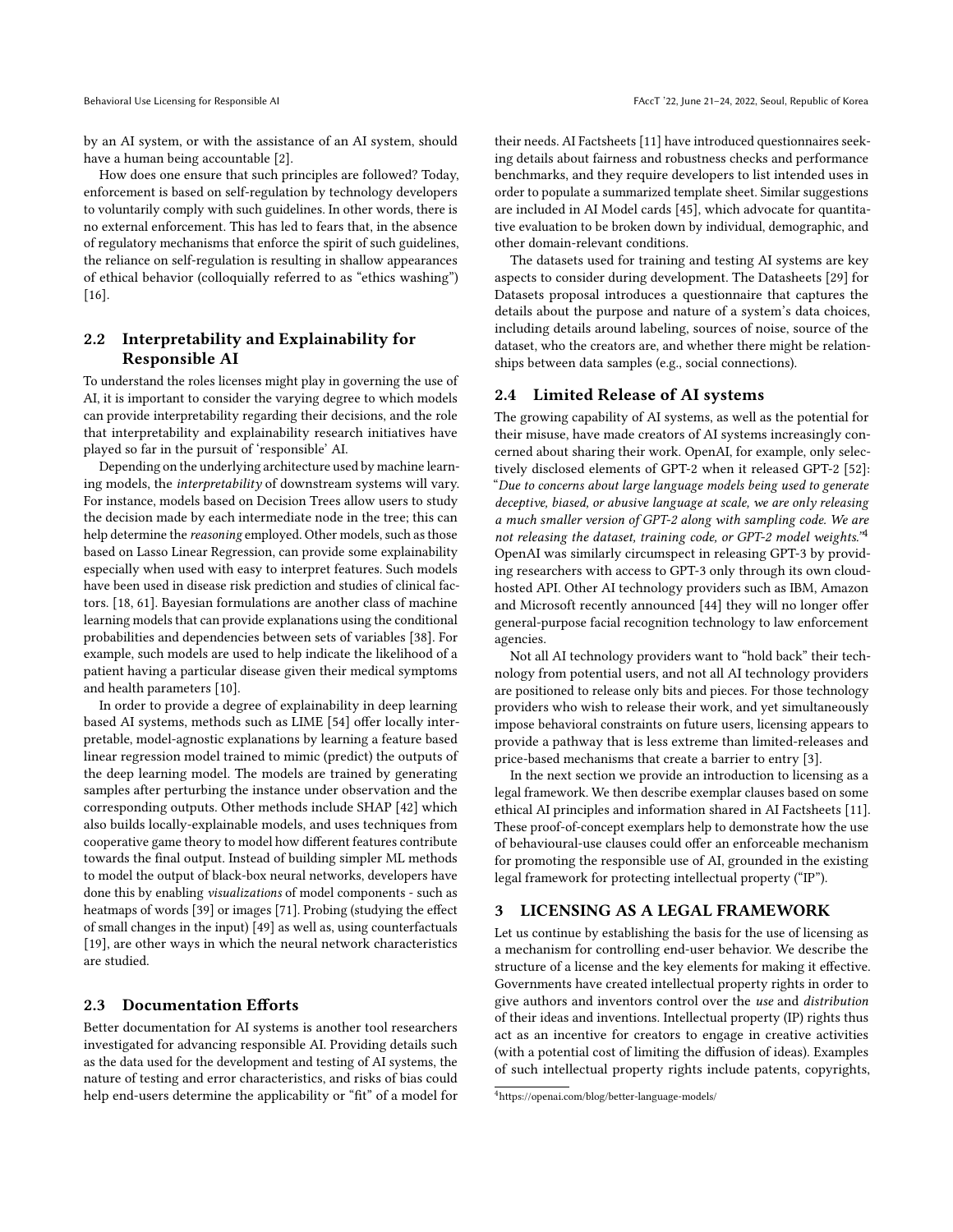and trademarks. By offering new licensing opportunities to AI developers and stakeholders (e.g. data creators), these groups can take advantage of existing IP frameworks.

#### 3.1 Background

In general, a license is a contractual agreement that grants permission by a qualified authority, such as the owner of IP rights, to a licensee. Licenses may have territorial limits, temporal limits, or other restrictions. These permissions are, of course, limited by the licensor's power to confer such permissions. When IP owners license the use of their IP to others, they forfeit their right to exclude those licensees from using the IP. IP owners benefit from licensing because they maintain ownership over their IP while profiting from the licensee's use of their IP, either in the form of royalties or in the co-development of new IP.

IP licenses are formed contractually in the form of license agreements. The terms of a license are typically dictated by those who own or control the IP. "IP" can include many different intangible rights – e.g. patents (inventions), copyright (works of authorship including technical manuals, software, specifications, formulae, schematics, and documentation), know-how (e.g. expertise, skilled craftsmanship, training capability), trade secrets (a protected formula or method, undisclosed customer or technical information, algorithms, etc.), trademarks (logos, distinctive names for products and services), industrial designs (the unique way a product looks such as a computer's molding), and semiconductor mask works (the physical design of semiconductor circuits).

Licenses may be for certain IP rights only (e.g. a license to practice an identified patent or to copy and distribute a certain work). Licenses may be for all the IP rights that are necessary to sell, market, and/or use a specific type of technology (e.g. a license to develop a new widget that is created from a patented process and has a distinctive design).

Thus, an IP owner could permit users to create derivative works but only with attribution to the original author (e.g., Creative Commons License). Alternatively, an IP owner could require users to refrain from using the licensed technology in a particular geography or in a particular type of application.

In this paper, we seek to encourage entities and individuals who create AI tools and applications, to leverage the existing IP license approach to restrict the downstream use of their tools and applications (i.e., their "IP"). Specifically, IP licensors should allow others to use their IP only if such licensees agree to use the IP in ways that are appropriate for the IP being licensed. While contractual arrangements are not the only means to encourage appropriate behaviour, it is a mechanism that exists today, is malleable to different circumstances and technologies, and acts as a strong signaling mechanism that the IP owner takes their ethical responsibilities seriously. Put another way, licenses are one readily available tool that developers and technology creators can use  $today$  to take a step towards responsible AI.

While there are benefits of licensing regimes, one must also be mindful of the fact that violations of the licensing terms are enforced by the IP owner (or its designee) via legal action in the form of litigation. At least two causes of action could be brought in this context – breach of contract and infringement of IP rights. Thus, those who opt for a licensing regime to enforce responsible behavior in the AI space must be prepared to enforce such terms using available dispute resolution mechanisms. In the US, those mechanisms are primarily the judicial system and private arbitration.

#### 3.2 Structure of a License

The basic structure of a license requires, at minimum, the following:

- Licensor: A person, business or organization with exclusive legal rights over the assets,
- Licensee: A person, business or organization that has been granted legal permission by the licensor,
- Identification of the subject Intellectual Property, and
- Restrictions: geographic, temporal, behavioral, ability to sublicense, royalty terms, etc.

Multiple examples of behavioral restrictions exist in common software licenses, such as limiting the licensee's access for 'internal use' only; prohibiting modification of the software code; and restricting use of the software to specific countries. These license restrictions can be tailored for each type of technology being introduced. For example, in the novel field of "robot law", at least one set of "ethical license terms" has been proposed with restrictions requiring default privacy settings and a kill switch [\[24\]](#page-9-30). Such behavioral restrictions generally originate with the licensor, and may or may not be subject to negotiation between the licensor and licensee.

An IP owner who wishes to act as an IP licensor should be cognizant of the following three questions in monitoring compliance with the license terms: (1) How can I detect license term violations? (2) What are the potential consequences of such violations? (3) What are the available enforcement mechanisms for the license terms?

3.2.1 Detecting Violations. How does an IP licensor detect when a licensee has exceeded the permissible scope of the license? That is, will it be obvious to the IP licensor if or when a licensee of software that is licensed for "internal use only" is shared by the licensee with third parties? Certain types of IP are more readily policed than others. For example, it would arguably be much more difficult for a licensor to detect third parties' unlicensed use of spellingautocorrection software as opposed to third parties' unlicensed use of an online photo. Depending on the difficulty of detecting violations of IP license terms, the licensor may wish to incorporate other clauses in the contract to ensure compliance, such as annual audits or periodic reports of IP usage. Standardization of license components reduces the burden on developers when it comes to releasing assets. A good example of this is the Creative Commons License which provides a set of options for the licensor to choose from about how the assets can be used by the licensee.

3.2.2 Consequences of Violations. The potential consequences of breaching the license terms vary widely. In some instances, the breach – especially if it was made inadvertently – may be corrected by a simple notice from the licensor that the licensee has breached the contract. Other breaches can be catastrophic, such as exposing licensor's source code, which can dramatically limit the ability for a licensor to control the use of that code. A licensor should think through the possible ranges of consequences for different types of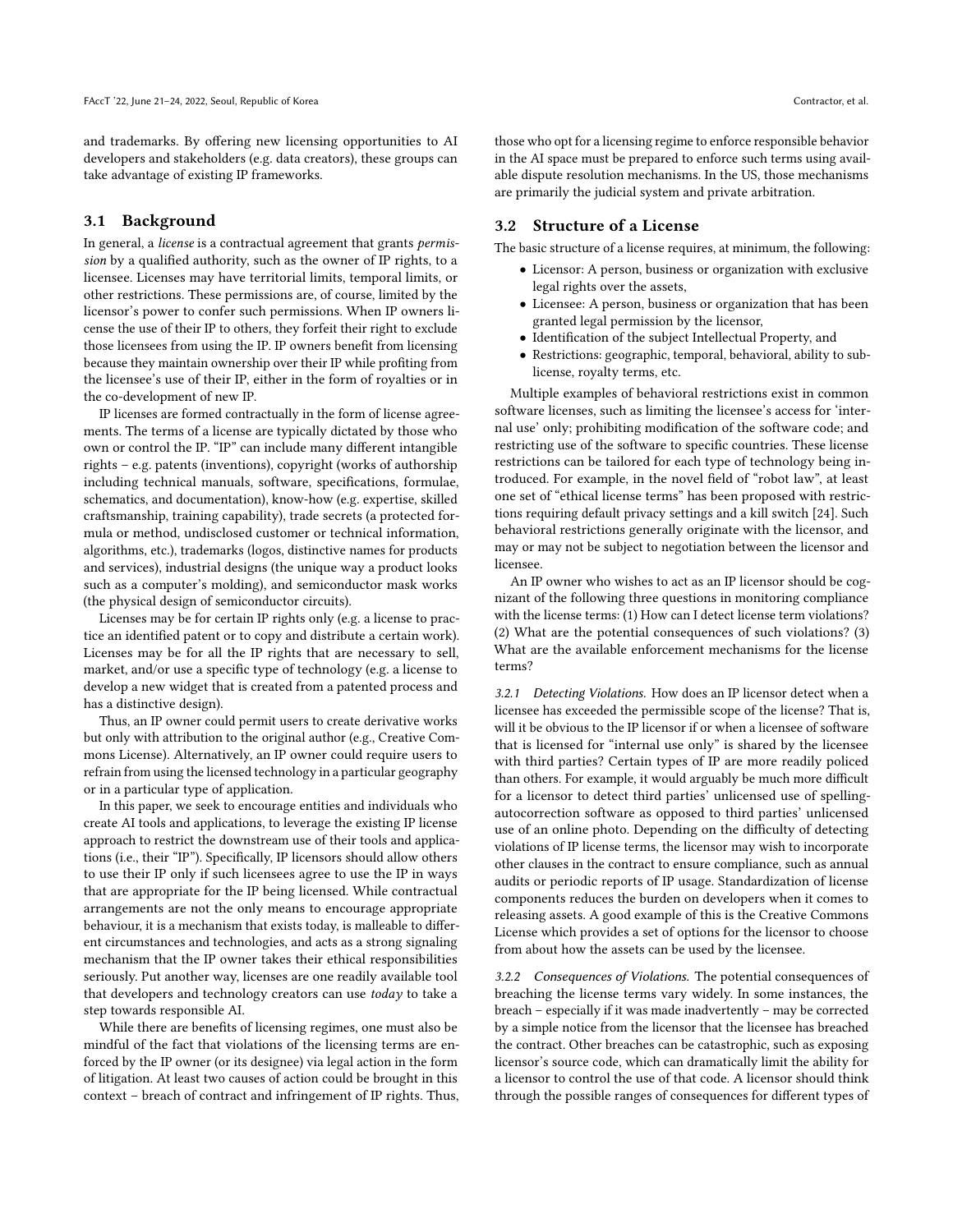breaches, and be prepared to identify ways for each type of breach to be cured. This further determines how other clauses in the license agreement may be drafted.

3.2.3 Enforcement. The available enforcement mechanisms can influence the licensees' willingness to stay strictly within the license terms. Some IP licensors have technical mechanisms to enforce their license terms. In the event a licensee breaches the license terms, the licensor can cut off access to its IP. This is feasible, for example, where the IP licensor owns a digital platform (such as a Mobile App Store) or provides software as a service via the cloud. Other IP licensors, who lack such technical mechanisms of enforcement, must rely on the threat of legal action to effect compliance with the license terms. In the United States and in other countries with robust judicial systems, an IP licensor can rely on its lawyers and the court system to enforce the rules dictated by its license terms.

We note that apart from enabling enforcement, license restrictions may also serve as a deterrent; corporations and organizations, including those tasked with the deployment of high risk AI systems, have stringent legal reviews of tools and software for the license terms associated with them. This includes open source software where some flavours of licenses are viewed more favourably than others with regard to commercialization. Thus, any restrictions on use included in licenses and contracts are likely to be self-enforced to avoid the risk of expensive litigation.

## 3.3 Lessons from Open Source Software

The advent of open source software in the 1990s popularized the notion that software should be developed collaboratively and freely shared within the developer community. The Open Source Definition [\[23\]](#page-9-31) presents a mature open-source philosophy and defines the terms of use, modification, and redistribution of open-source software. These terms include the following: (1) free redistribution of source code; (2) modifications are permitted and must be distributed under the same terms as the original license; (3) no discrimination against any person or groups of persons; (4) no discrimination against fields of endeavor; and (5) technology neutrality. Today, most if not all participants in the software development community are familiar with open source ideas, under which software licenses grant rights to other users which would otherwise be reserved to the writer of such software under copyright laws. One of the popular types of restrictions is the "Do No Evil" restriction, popularized by JSON (JavaScript Object Notation), a format for storing and transporting data between servers and web pages: "Permission is hereby granted, free of charge, to any person obtaining a copy of this software and associated documentation files (the "Software"), to deal in the Software without restriction, including without limitation the rights to use, copy, modify, merge, publish, distribute, sublicense, and/or sell copies of the Software, and to permit persons to whom the Software is furnished to do so, subject to the following conditions: The above copyright notice and this permission notice shall be included in all copies or substantial portions of the Software. The Software shall be used for Good, not Evil."

The last sentence is understood to violate the open source definition, given that it restricts usage. Furthermore, most users are likely able to convince themselves that they are not engaged in evil activities, and that they are thus compliant even with the "Do No

Evil" terms of a JSON license. This example highlights challenges in creating enforceable licenses.

## 4 CASE STUDIES

In contrast to the the highly developed community norms around open source, discussions of AI negative impacts lack standards. While academics have pointed out the need for new frameworks in this growing space (see, e.g., the case for "data justice" [\[60\]](#page-10-23)), the current vacuum has yet to be filled with government regulation. To work towards licensing as a topic of norm-building, we present two case-studies where we adapt some recommendations from AI ethical guidelines as well as AI FactSheets [\[11\]](#page-9-13), as license clauses. The goal here is to illustrate the types of clauses that *could* exist and not necessarily argue for or against these specific clauses. In other words, a key contribution of these case studies is to make the point that licenses for responsible AI are highly plausible and achievable in the near-term.

## <span id="page-4-0"></span>4.1 Case Study - Ethical Guidelines

As previously stated, a number of companies and countries have released ethical guidelines for the use of AI, with many overlapping concepts. How do companies, researchers, and developers of AI systems – all in the position of a technology licensor – implement these guidelines? In this section, we list a few elements from the Montreal Declaration on Responsible AI [\[4\]](#page-9-20) and show how each guideline listed below can be operationalized in license clauses.

4.1.1 Propaganda and False Information. "Artificial Intelligence systems (AIS) must not be developed to spread untrustworthy information, lies, or propaganda, and should be designed with a view to containing their dissemination" (Principle 2, Statement 5). Example Clause: "Licensee will not use the Licensed Technology to enable the distribution of untrustworthy information, lies or propaganda, and if Licensee discovers that such distribution is unintentionally occurring, Licensee will put in place countermeasures, including human agents, to prevent or limit such distribution."

4.1.2 Imitation of Human Characteristics. "The development of AIS must avoid creating dependencies through attention-capturing techniques or the imitation of human characteristics (appearance, voice, etc.) in ways that could cause confusion between AIS and humans" (Principle 2, Statement 6).

Example Clause: "The licensee will not use the Licensed Technology in a manner that would imitate human characteristics and cause third party confusion between AIS and humans."

4.1.3 Damage to Reputation and Manipulation. "The integrity of one's personal identity must be guaranteed. AIS must not be used to imitate or alter a person's appearance, voice, or other individual characteristics in order to damage one's reputation or manipulate other people." (Principle 3, Statement 8)

Example Clause: " The licensee will not utilize the Licensed Technology in applications that imitate or alter a person's likeness, voice, or other identifiable characteristics in order to damage his/her reputation."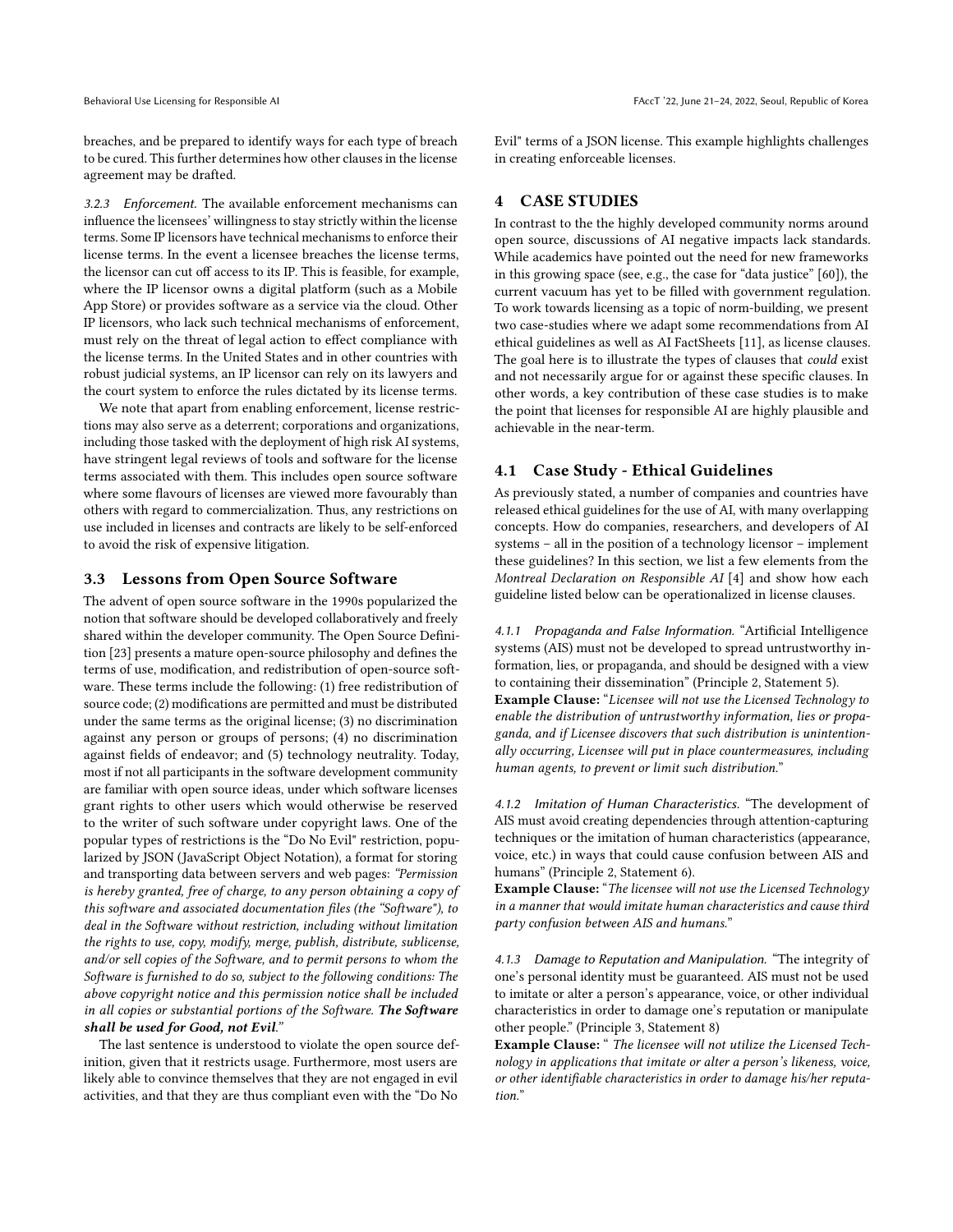4.1.4 Transparency. "Any person using a service should know if a decision concerning them or affecting them was made by an AIS." (Principle 5, Statement 8)

Example Clause: "The licensee will disclose to an end-user if and when use of the Licensed Technology affected a decision such end-user, including by stating whether the Licensed Technology itself is an AI.'

As can be seen, in the examples above, statements in AI ethical principles or guidelines can be transformed into license clauses and the use of such clauses can help enforce the principles laid out in such guidelines. How such license terms are phrased can vary widely, based upon the goals of the licensor, its industry, the type of technology being licensed, the potential for misuse or harmful applications, and the ease of enforceability. We include an exemplar license based on some of these usage restrictions in Section [7.](#page-8-0)

## 4.2 Case Study - FactSheets

AI FactSheets [\[11\]](#page-9-13) are a form of Supplier's Declaration of Conformity (SDoC) that can be released by AI developers to describe the characteristics of the associated product or service. FactSheets may include sections that discuss the robustness of models to adversarial attacks, bias due to datasets used, Optimal and Poor operating conditions, training and test data use for evaluation, its domain of application etc. We consider the five examples available on the IBM AI FactSheets webpage $^5$  $^5$  to demonstrate how clauses may be created. The models are: (i) Audio Classifier, (ii) Object Detector, (iii) Image Caption Generator, (iv) Text Sentiment Classifier, and (v) Weather Forecaster.

To present exemplar clauses derived using AI FactSheets we use one or more of the following fields: (i) Intended Domain (ii) Performance Metrics (iii) Bias (iv) Robustness (v) Domain-Shift (vi) Optimal Conditions (vii) Poor Conditions

4.2.1 Audio Classifier. The Audio Classifier<sup>[6](#page-5-1)</sup> classifies an audio stream into day-to-day sounds such as "outdoors", "speech", "music" etc. It has been trained using the AudioSet Dataset [\[30\]](#page-9-32) and uses a multi-level attention based classifier [\[72\]](#page-10-24). The AudioSet dataset used to train the model contains a vast majority of audio files from YouTube that contain speech and music. The factsheet reports that a study of different voice types and music genres has not been performed. The factsheet further reports that the classifier only performs well when the audio file contains only one or two distinct classes and the file does not have a high degree of noise.

Given the information in the factsheet and the limitations of the model, one could specify a clause that requires adhering to optimal operating conditions, as well as disallowing the use of the classifier for legal and security applications, due to the sensitivity to noise and the risk of bias in voice-types.

Example Clause: "Licensee will not utilize the Licensed Technology in applications that involve the identification or classification of human beings for legal or security purposes if the intent of such use is to impact such human beings' livelihoods or personal liberty."

4.2.2 Object Detector. The Object Detector<sup>[7](#page-5-2)</sup> recognizes 80 different classes of objects from the COCO dataset [\[41\]](#page-9-33) using the SSD

MobileNet v1 Model [\[34\]](#page-9-34). The factsheet reports that the trained model has been studied for gender bias but has not been evaluated for other forms of bias. The model is sensitive to the image patterns seen during training and also exhibits performance degradation when image transformations add noise. Further, the model may not detect objects or may classify them if that object-type was not seen during training (as opposed to identifying an object with generic class-label 'thing'). Finally, poor resolution and lighting also results in low performance.

Given the information provided in the factsheet, a license for a service using this model could restrict its use in autonomous agents due to the nature of errors and sensitivity to lighting, and also prohibit use on security camera footage (which often has poor quality and could also contain low-light footage). In addition, a clause could also be included that introduces certain compliance requirements - such as requiring derivative applications to prominently display the limited set of object classes a system may be used for.

Example Clause: "Licensee will not use the Licensed Technology in the context of law enforcement, security, or surveillance. In the event that Licensee sublicenses any of the Licensed Technology in the permitted uses contained in the original license, Licensee will prominently display in its license terms all of the limitation of its system, including those contained in this license."

4.2.3 Image Caption Generator. This model<sup>[8](#page-5-3)</sup> generates a caption using a limited vocabulary to describe the contents of an image. It has been trained using the COCO dataset and uses the Inception v3 model [\[59\]](#page-10-25). As in the previous model, this model is known to have exhibited gender biases due to the dataset. The model does not perform well on low-light footage and always makes a prediction even if the object was not something seen in training data.

Thus, given the information in this FactSheet, a clause could prohibit use in assistive technologies for the visually-impaired which could incorrectly describe a scene in a way that could endanger lives.

Example Clause: "Licensee will not use the Licensed Technology in order to perform a visual identification function for humans that are visually impaired."

4.2.4 Text Sentiment Classifier. The Text Sentiment Classifier<sup>[9](#page-5-4)</sup> is based on the BERT pre-trained model and it has been fine-tuned on a corpus of annotated sentences from Wikipedia. It classifies a sentence based on its sentiment polarity (positive/negative). The Factsheet indicates that the model may express racial and gender bias. This model works well when sentences are well structured like formal Wikipedia articles and express sentiment unambiguously. The model does not work well on sentences that includes elements like sarcasm, passive-aggressive statements, multiple polarities, or socially or racially offensive language.

Given the operational characteristics of the model, clauses that restrict its use in automated content moderation would be applicable. It may also make sense to restrict the use of models for applications that interact with text data that are quite different from Wikipedia articles (e.g. conversational applications, social media).

<span id="page-5-0"></span><sup>5</sup>https://aifs360.mybluemix.net/examples/

<span id="page-5-1"></span><sup>6</sup>https://aifs360.mybluemix.net/examples/max\_audio\_classifier

<span id="page-5-2"></span><sup>7</sup>https://aifs360.mybluemix.net/examples/max\_object\_detector

<span id="page-5-4"></span><span id="page-5-3"></span> $8$ https://aifs360.mybluemix.net/examples/max\_image\_caption\_generator <sup>9</sup>https://aifs360.mybluemix.net/examples/max\_text\_sentiment\_classifier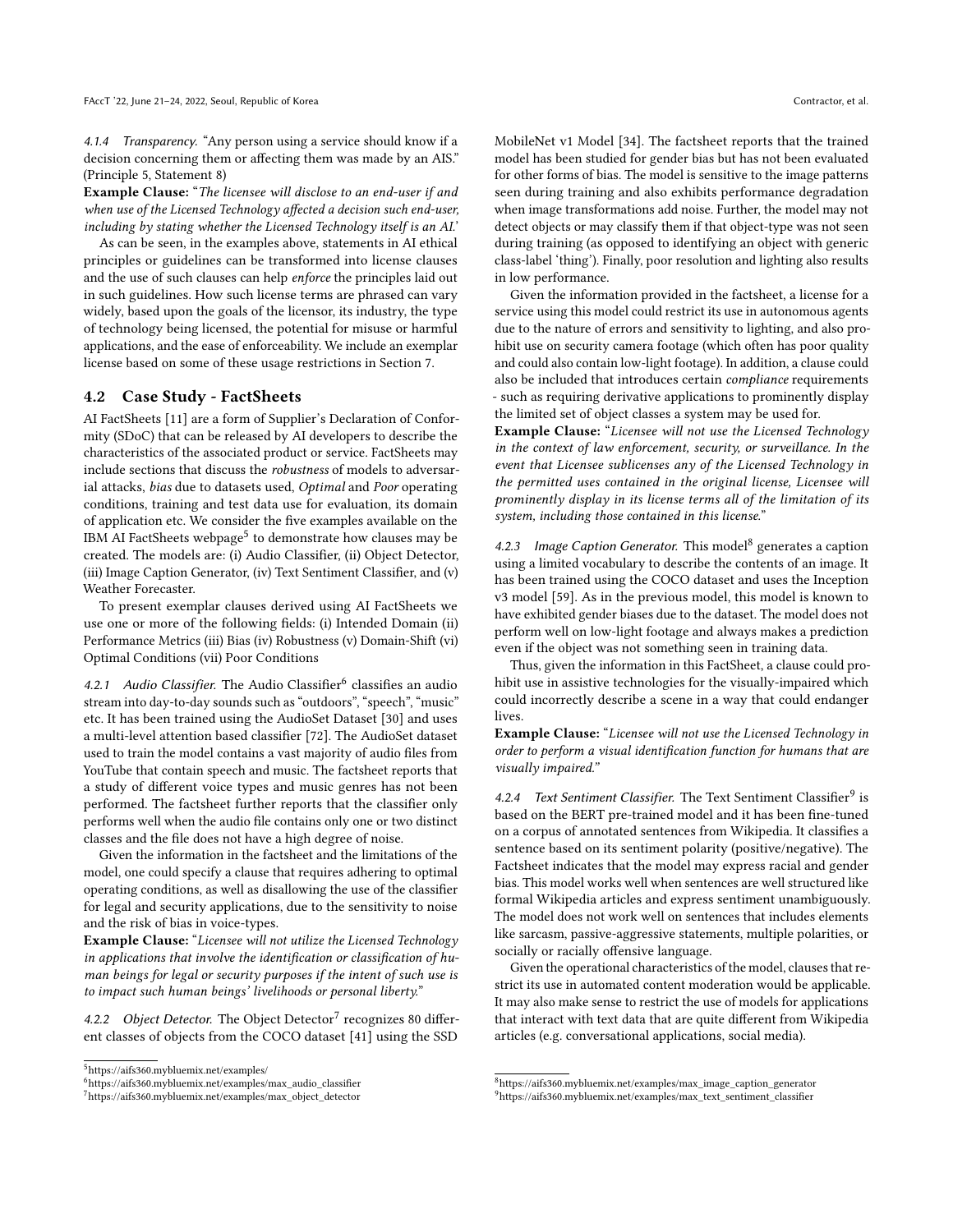Example Clause: "Licensee will not use the Licensed Technology in connection with the identification of gender or race. Further, Licensee agrees to supplement the use of Licensed Technology with human intermediaries in contexts involving informal speech (such as sarcasm or idioms) or unfiltered social media (including but not limited to Twitter)."

4.2.5 Weather Forecaster. The Weather Forecaster model<sup>[10](#page-6-0)</sup> uses weather-related time series data to predict temperature, visibility, dew point, humidity, wind speed, etc. The models have been trained using data from the northeastern US. The factsheet reports that the model has very poor prediction performance on non-northeastern US weather data.

Given the limitations of this model, clauses could be defined to prevent use on data from other regions especially in applications that could put lives at risk, e.g. alerts for air/sea navigation or storm alerts for evacuation.

Example Clause: "Licensee will not use the Licensed Technology to provide weather prediction in any geographic location outside of the northeastern sector of the United States."

As can be seen, information described in AI FactSheets can be helpful in defining system-specific license clauses. Recently there have also been calls for AI researchers to consider the negative impacts of their work [\[33\]](#page-9-35). Some AI conferences such as NeurIPS now require authors to consider the potential broader impacts of research projects. We note that, similar to AI Factsheets and Ethical Principles, such impact statements could also be used to inform restrictions or appropriate-use clauses in licenses.

# 4.3 Licensing Data

The performance of AI systems is dependent on the nature of training dataset(s) and the accessibility of such datasets (i.e., "Openness"). In our discussion so far, we have considered the primary IP being licensed to be AI models. However, datasets are routinely licensed as stand-alone  $IP<sup>11</sup>$  $IP<sup>11</sup>$  $IP<sup>11</sup>$ . Many widely-used datasets contain errors, reflect and reinforce problematic societal biases, and spread misinformation [\[50\]](#page-10-26) – any of which can create opportunities for harm.

Due to the growing potential for irresponsible use of datasets by AI systems, there is an accelerating effort within academic communities to develop mechanisms that restrict how datasets are collected, used, and shared. One example mechanism is a Data License Agreement ("DLA"), which is a specific type of license that defines the arrangement of data exchange between a licensor and a licensee. In a typical scenario, the licensor will seek to limit use of a dataset by the licensee by including provisions in the DLA that identify: 1) a specifically tailored definition of the dataset being licensed; 2) specific persons permitted to use the licensed dataset (i.e., the licensee); and 3) specific purpose(s) for which the licensed dataset may be used. For example, the Montreal Data License Generator [\[15\]](#page-9-36) uses a questionnaire to generate intellectual property (IP) licensing terms that can be attached to datasets to govern its distribution. The framework provided by the Montreal Data License authors provides a well developed starting point for attempts to use

data licensing to drive responsible AI efforts. As another example, datasets hosted by Stanford's Center for Artificial Intelligence in Medicine and Imaging requires end users to agree to a 'Research Use Agreement' (e.g. [\[35\]](#page-9-37)).

Similar to other IP agreements, DLAs could be extended with responsible use clauses, or behavioral use restrictions. Doing so could further minimize the potential for irresponsible or harmful use, while simultaneously maintaining the ability to derive value from the dataset. The introduction of responsible use clauses or behavioral use restrictions into DLAs may also encourage compliance with various state and federal regulations (e.g., data privacy regulations) governing the collection, use, and disclosure of certain data, such as personal information. Implementation of DLAs is also in line with efforts to support data justice, i.e. efforts to achieve "fairness in the way people are made visible, represented and treated as a result of their production of digital data" [\[60\]](#page-10-23). Introducing responsible use clauses helps to ensure that the downstream uses of datasets reflect the values of those who produce data.

There are several challenges that will need to be addressed to support early adoption of data license practices. First, some of the most important datasets are already created under various platformdependent legal contexts. For instance, Wikipedia, which is widely used in AI research [\[17,](#page-9-2) [66\]](#page-10-27), is licensed as CC-BY-SA. This means that Wikipedia contributors are not able to decide upon a new license to control how the data they produce is used; the choice has already been made by the Wikipedia community. Similarly, the digital records produced when people use popular technologies like search engines and social media would be difficult to license. Currently, many of the people who help produce such data (e.g. by using a search engine) may not even realize they are generating valuable data, and companies would have no incentive to offer the public the ability to license such data.

Another challenge is the possibility that data licenses will conflict with licenses chosen by AI developers. That is, a "downstream" AI model may have a more permissive license than an upstream dataset. Negotiating these kinds of conflicts will be an important challenge for proving the viability of the data license concept.

An ideal solution to license conflicts would be for AI developers and stakeholders to support democratic governance approaches to deciding on licenses and clauses. For instance, a system that is highly dependent on data from a particular community (e.g. Wikipedia, GitHub, Mechanical Turk workers) could give interested data contributors the ability to vote on various aspects of the behavioral use license or otherwise participate in a deliberation process. This approach would be highly in line with calls to empower people who do "data labor" to generate valuable data [\[12,](#page-9-38) [66,](#page-10-27) [67\]](#page-10-28).

#### 5 LIMITATIONS AND OPEN QUESTIONS

We propose licensing as one additional tool in the growing toolkit of sociotechnical mechanisms available for actualizing responsible AI goals. Licensing has attractive properties, such as providing researchers and developers with more control over how their artifacts are used while potentially maintaining many of the desirable properties of openness. However, there are several challenges to, and limitations of, licenses as an approach that must be addressed before licensing can be a maximally effective.

<span id="page-6-0"></span> $^{10}\mathrm{https://aifs360.mybluemix.net/examples/max\_weather\_forecaster}$ 

<span id="page-6-1"></span> $^{11}$  See e.g. data from Facebook and Twitter: https://developers.facebook.com/docs/graphapi/overview/, https://developer.twitter.com/en/docs/tutorials/consuming-streamingdata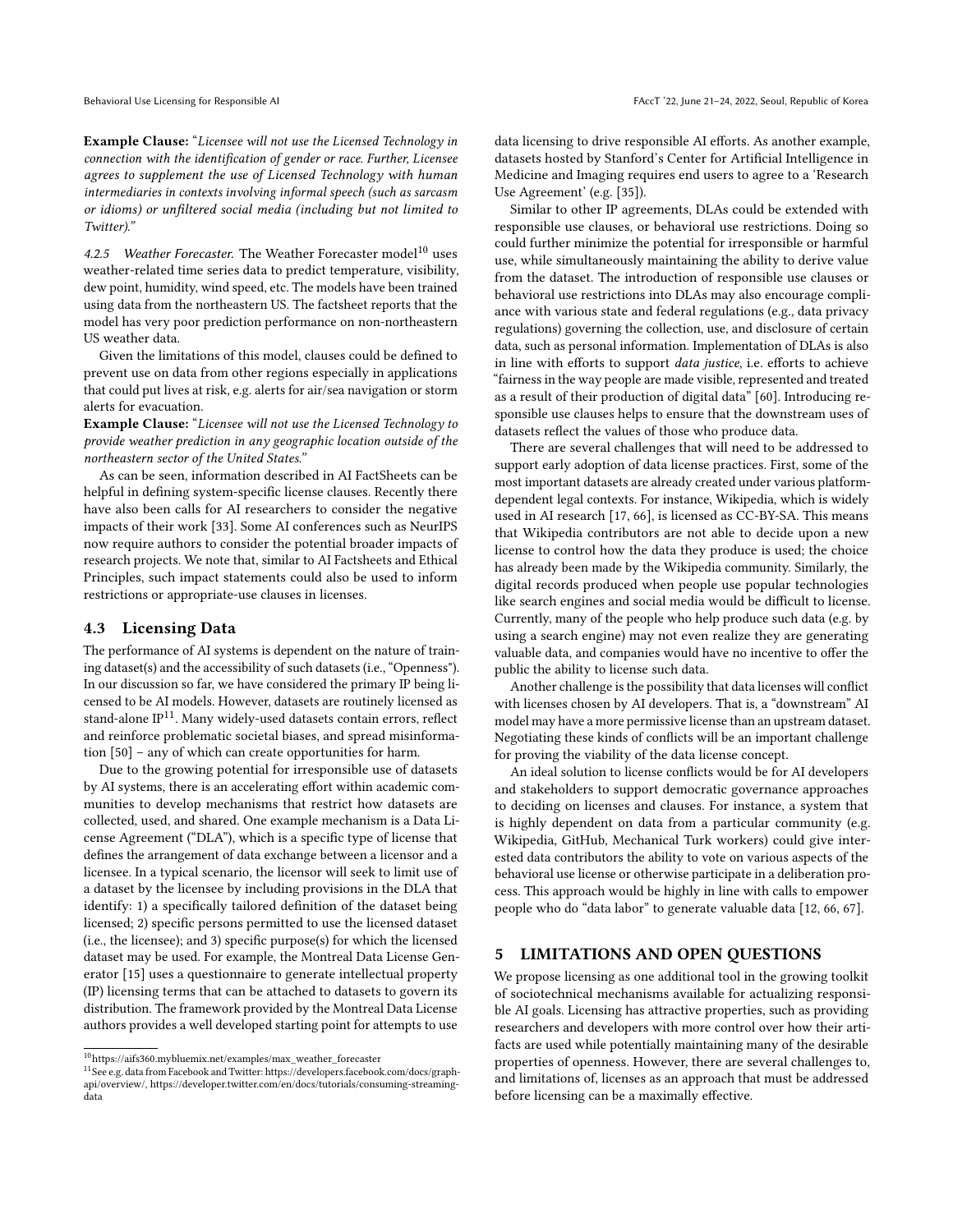Adoption. Perhaps the most significant challenge facing licensing as a tool for responsible AI is adoption. There are many different types of licenses that exist and norms around how they are used. For instance, in the case of open sourced systems, studies have shown that the adoption of more permissive licenses leads to an increase in community contributions and might even result in abandonment of competing projects that use more restrictive licenses [\[51\]](#page-10-29). A survey on the use of open source licenses by [Vendome et al.](#page-10-30) found that developers currently have strong intrinsic beliefs that affects their choice of licenses. Developers also face difficulties in understanding licensing terms as well as in dealing with incompatible licenses [\[65\]](#page-10-30).

The value of behavioral use clauses must therefore be communicated to those releasing software. The clauses must also not conflict with the other value people see in licenses (e.g., permitting or restricting redistribution of code, etc.). To help address some of these challenges, it may be helpful to consider the development of licenses that correspond to existing ethical guidelines. Creating a repository of such licenses could help potential licensors select existing pre-defined licenses that align with the principles to which they want to adhere. Further, the creation of such community assets could help with adoption by easing the burden of drafting legally sound license clauses.

In addition to the creation of such repositories, licenses could also be made modular using license generators wherein AI developers could select clauses (or ethical principles) as well as other license elements, such as the terms of commercial/non-commercial distribution, description of penalties or conditions of violation etc, that they would like to apply with the release of their AI systems. License generators would also help the groups who develop AI systems to navigate challenging consensus-finding discussions about which specific uses should be restricted. Furthermore, license generators could help the community coalesce around relatively simple licenses, to mitigate potential effects where complicated licenses are difficult to enforce. As noted above, an ideal system would incorporate the interests and perspectives of all stakeholders, including people who contribute data.

Incompatibility with Open Source. Certain open source licenses such as GPL V3<sup>[12](#page-7-0)</sup> require that freedoms received much be passed on when software or code is modified and/or re-licensed. This implies that any additional restrictions on use or distribution that were not originally present in the GPL license cannot be added. Licenses with responsible-use clauses or usage restrictions can therefore not be applied to any software or code that was originally distributed with licenses such as GPL V3 making them incompatible. On the other hand, other open-source licenses such as Apache 2.0 are more liberal and permit re-licensing of derivative works under new clauses. IP lawyers in software companies routinely scrutinize licenses when permitting use of software or source code for development (opensource or otherwise), and licenses with usage restrictions would now need to be subject to the same legal scrutiny.

Enforcement. Licenses are only useful if they are enforced. As discussed earlier, licenses include consequences of breaching the terms of contract. Similar to ethics washing via ethical guidelines and principles [\[16\]](#page-9-9), if licenses are not enforced they run the risk of accentuating that problem. In some instances terms may be difficult to enforce – for instance if a large corporation violates the responsible use clauses of an AI system shared publicly by an independent developer (with limited resources) using a GitHub Repository. Furthermore, more complicated licenses will be more difficult to enforce. We note that these problems are not unique to our approach and apply to licensing in general including opensource licenses.

For AI systems offered as cloud based APIs (or similar) termination of service could serve as an easier mechanism of enforcement as opposed to litigation which can be time consuming and expensive. This means an API-based approach could provide an appealing approach to enforcement.

To support AI developers with more limited means, researchers might try to bootstrap collaborative communities that publicly list violations along with details such as the date, the nature of violation, and response received. Beyond 'naming' and 'shaming' which may have limited efficacy, such communities could engage the services of pro-bono legal initiatives to help enforce terms of breaches collectively (if one entity/organization/individual has been named in multiple violations or if one clause of a license instance has been violated by multiple parties), based on an assessment of the merits of the case, the severity of impact of violation etc.

Scaffolding support for AI developers will be critical, because enforcement will inevitably create new responsibilities and labor for developers, many of whom are volunteers and likely to have limited resources for enforcement. If leaders of the responsible AI initiatives can lower this burden, a licensing approach is likely to be more effective.

Customization. There are many possible behavioral use limitations people may desire and therefore heavily customized licenses may seem attractive. However, this could lead to a complex landscape of different behavioral licenses that might be confusing to licensees and require extensive conversations with legal professionals. Apart from creating clause/license repositories, as suggested previously, it may be useful to consider the development of community standards that define and standardize license elements to be used in AI license. Drawing parallels from the Open Source community - while there are hundreds of licenses hosted on the Software Package Data Exchange webpage [\[8\]](#page-9-39), there are a few open source licenses that have managed to become very popular. We hope that similar community initiatives along with the development of AI licensing standards could help address some of the challenges discussed in this section.

Reinforcing Existing Power Structures. Many legal frameworks reinforce or support existing power structures. Do license agreements provide a way for people to say "no"? We would argue that licenses in the form we propose do not provide a direct mechanism for people to say "no", while still receiving the benefits that the code or data being distributed may offer. Therefore, people that decline to agree to these terms may be disadvantaged as a result. We recognize that this inability to say "no" can lead to people being deprived of their will [\[9\]](#page-9-40) and that the politics of refusal [\[20,](#page-9-41) [28\]](#page-9-42) are very important to consider. Licenses do not directly address these issues, and may be viewed as entrenching them. However, we would also argue that behavioral use licenses for code and data do acknowledge that these assets are in need of interpretation (the

<span id="page-7-0"></span><sup>12</sup>https://www.gnu.org/licenses/gpl-3.0.en.html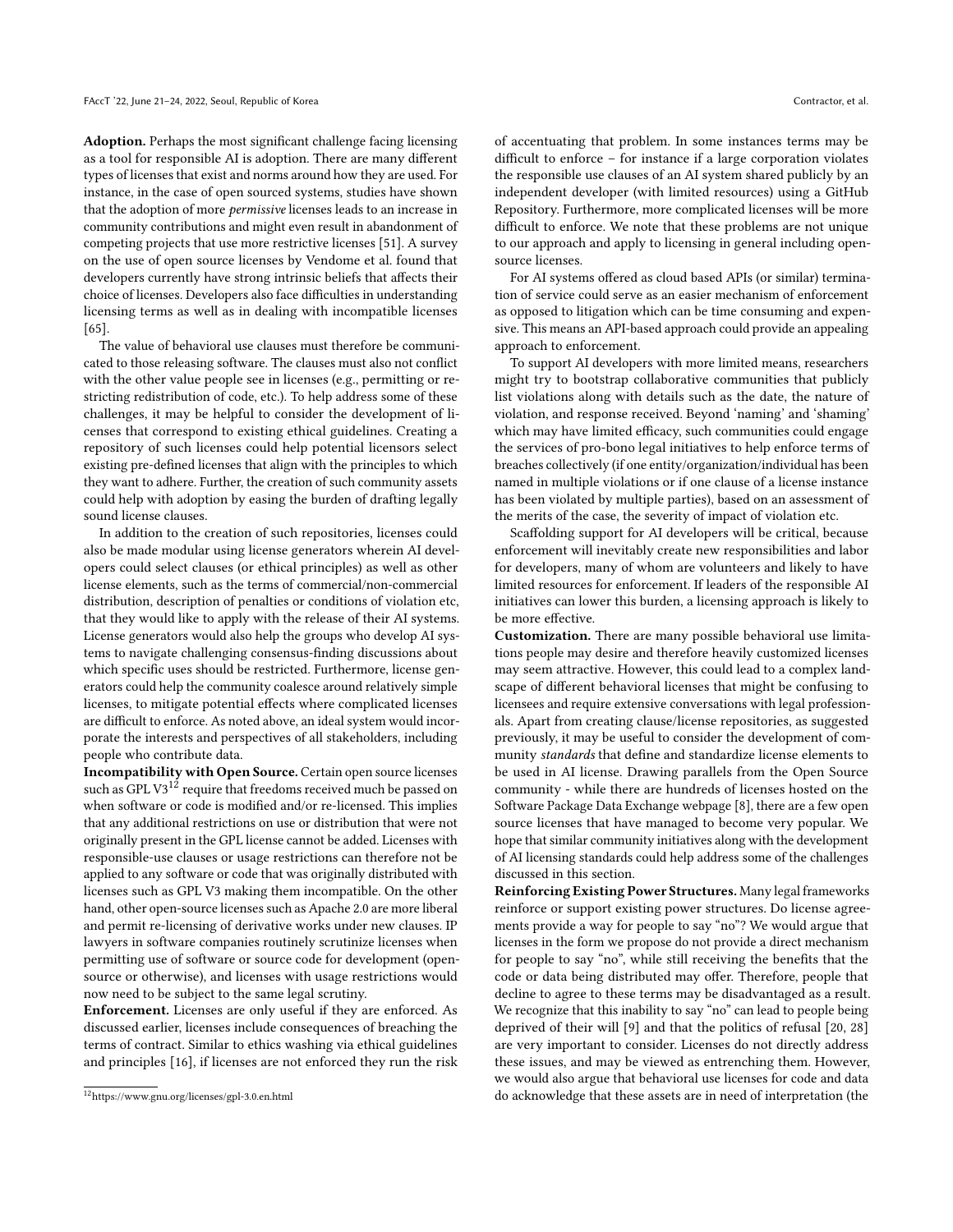importance of which is highlighted in [\[20\]](#page-9-41)) and that restricting certain behaviors can be viewed as a way of helping make that interpretation more transparent and concrete.

## 6 CONCLUSION

Distribution of code, data, models, and access to APIs leaves researchers and developers in a conundrum. On one hand, this distribution fosters democratization, verification, reproduction, and advancement of scientific knowledge. On the other hand, these assets could be used for purposes that the developers never intended; some of these might be harmful or irresponsible. These issues are compounded in light of large-scale pre-trained models (such as GPT-3) that can be used for many downstream applications but require vast amounts of training data and computational resources. Sharing access is the only way that people would be able to build on such a system in practice. Given that there is a well-established framework for IP licensing that exists today, we believe that licensing could be a powerful tool for developers in preventing negative impacts of technologies immediately. The example clauses we have identified apply to a range of different types of AI or machine learning systems. We believe that normalizing the use of behavioral restrictions via licenses will encourage responsible use of powerful AI tools and systems by downstream users, while recognizing that there are limitations in enforcing such terms.

# <span id="page-8-0"></span>7 EXEMPLAR LICENSE

This section presents a license that has been adapted from the Apache 2.0<sup>[13](#page-8-1)</sup> license to include usage restrictions. The "Definitions" standardize language throughout the license, while the clauses in "Restrictions" include some examples of restrictions from our case study in Section [4.1.](#page-4-0) As this example shows, licensing frameworks are fairly flexible and they can support the inclusion of custom use-case and software-specific clauses with ease. The section on restrictions is prefaced with text which ensures that downstream applications as well as other modification/use/redistribution continues to include the restrictions. This approach is similar to the one taken by open source licenses such as GPL  $V2^{14}$  $V2^{14}$  $V2^{14}$  to ensure redistribution/re-use remains open-source. "Terminations" show requirements to be fulfilled in the event of a breach of the license terms. The remaining sections includes text that is typically present in software licenses to minimize risk arising from legal liabilities. Exemplar license text below:

This license governs the use of the accompanying software. If you access or use the software, you accept the License. If you do not accept the License, do not access or use the software.

# 7.1 Definitions

- As used in this License, the following capitalized terms have the following meanings: (i) "License" means the terms and conditions for use, reproduction, and distribution
- as defined by Sections one (1) through eight (8) of this document. (ii) "Licensor" means the copyright owner or legal entity authorized by the copyright
- owner that is granting the License. (iii) "You" (or "Your") means an individual or legal entity exercising permissions granted by this License.
- (iv) The terms "reproduce", "reproduction", "derivative works", and "distribution" have the same meaning here as under U.S. Copyright Law.
- (v) "Contribution" means the original software, additions to the original software, modifications to the original software, or derivative works of the original software.
- (vi) "Contributor" means any person or Licensor who provides a Contribution.

# 7.2 Grant of Rights

Subject to this License, each Contributor grants You a non-exclusive, worldwide, royalty-free copyright license to reproduce its Contribution, prepare derivative works of its Contribution, and distribute its Contribution or any derivative works of its Contribution that You create.

## 7.3 Restrictions

- (1) If You distribute any portion of the Contribution, You must include a complete copy of this License with the distribution; and
- (2) You agree that the Contribution, or any derivative work of the Contribution, will not be used by You or any third party subject to Your control, to:
	- (i) enable the distribution of untrustworthy information, lies or propaganda, and if You discover that such distribution is unintentionally occurring, You will put in place countermeasures, including human agents, to prevent or limit such distribution.
	- (ii) imitate human characteristics and cause third party confusion between Artificial Intelligence Systems and humans
	- (iii) imitate or alter a person's likeness, voice, or other identifiable characteristics in order to damage his/her reputation
	- (iv) ... [More restrictions could be added.]

#### 7.4 Termination

Upon the occurrence of any of the restricted uses listed above in "3. Restrictions", Licensor shall have the right to:

- (i) terminate this License Agreement and disable any Contribution either by preinstalled or then installed disabling instructions, and to take immediate possession of the Contribution and all copies wherever located, without demand or notice;
- (ii) require You to immediately return to Licensor all copies of the Contribution, or upon request by Licensor destroy the Contribution and all copies and certify in writing that they have been destroyed;
- (iii) for a period of 1 year, provide a prominent notice on the Licensor's website indicating that this License was violated by the Licensor;
- (iv) release/delete any and all data collected through use of the Contribution; and (v) notify all parties affected by use of the Contribution.

Termination of this License Agreement shall be in addition to and not in lieu of any other remedies available to Licensor. Licensor expressly reserves the right to pursue all legal and equitable remedies available under the law.

#### 7.5 Disclaimer of Warranty

Unless required by applicable law or agreed to in writing, Licensor provides any Contribution (and each Contributor provides its Contributions) on an "As-Is" basis, without WARRANTIES OR CONDITIONS OF ANY KIND, either express or implied, including, without limitation, any warranties or conditions of TITLE, NON-INFRINGEMENT, MERCHANTABILITY, or FITNESS FOR A PARTICULAR PURPOSE. You are solely responsible for determining the appropriateness of using or redistributing a Contribution and assume any risks associated with Your exercise of permissions under this License.

#### 7.6 Limitation of Liability

In no event and under no legal theory, whether in tort (including negligence), contract, or otherwise, unless required by applicable law (such as deliberate and grossly negligent acts) or agreed to in writing, shall any Contributor be liable to You for damages, including any direct, indirect, special, incidental, or consequential damages of any character arising as a result of this License or out of the use or inability to use any Contribution (including but not limited to damages for loss of goodwill, work stoppage, computer failure or malfunction, or any and all other commercial damages or losses), even if such Contributor has been advised of the possibility of such damages.

# 7.7 Accepting Warranty or Additional Liability

While redistributing the Contribution, You may choose to offer, and charge a fee for, acceptance of support, warranty, indemnity, or other liability obligations and/or rights consistent with this License. However, in accepting such obligations, You may act only on Your own behalf and on Your sole responsibility, not on behalf of any other Contributor, and only if You agree to indemnify, defend, and hold each Contributor harmless for any liability incurred by, or claims asserted against, such Contributor by reason of your accepting any such warranty or additional liability. END OF TERMS AND CONDITIONS

<span id="page-8-1"></span> $^{13}{\rm https://www.apache.org/licenses/LICENSE-2.0}$  $^{13}{\rm https://www.apache.org/licenses/LICENSE-2.0}$  $^{13}{\rm https://www.apache.org/licenses/LICENSE-2.0}$ 

<span id="page-8-2"></span><sup>14</sup><https://www.gnu.org/licenses/old-licenses/gpl-2.0.en.html>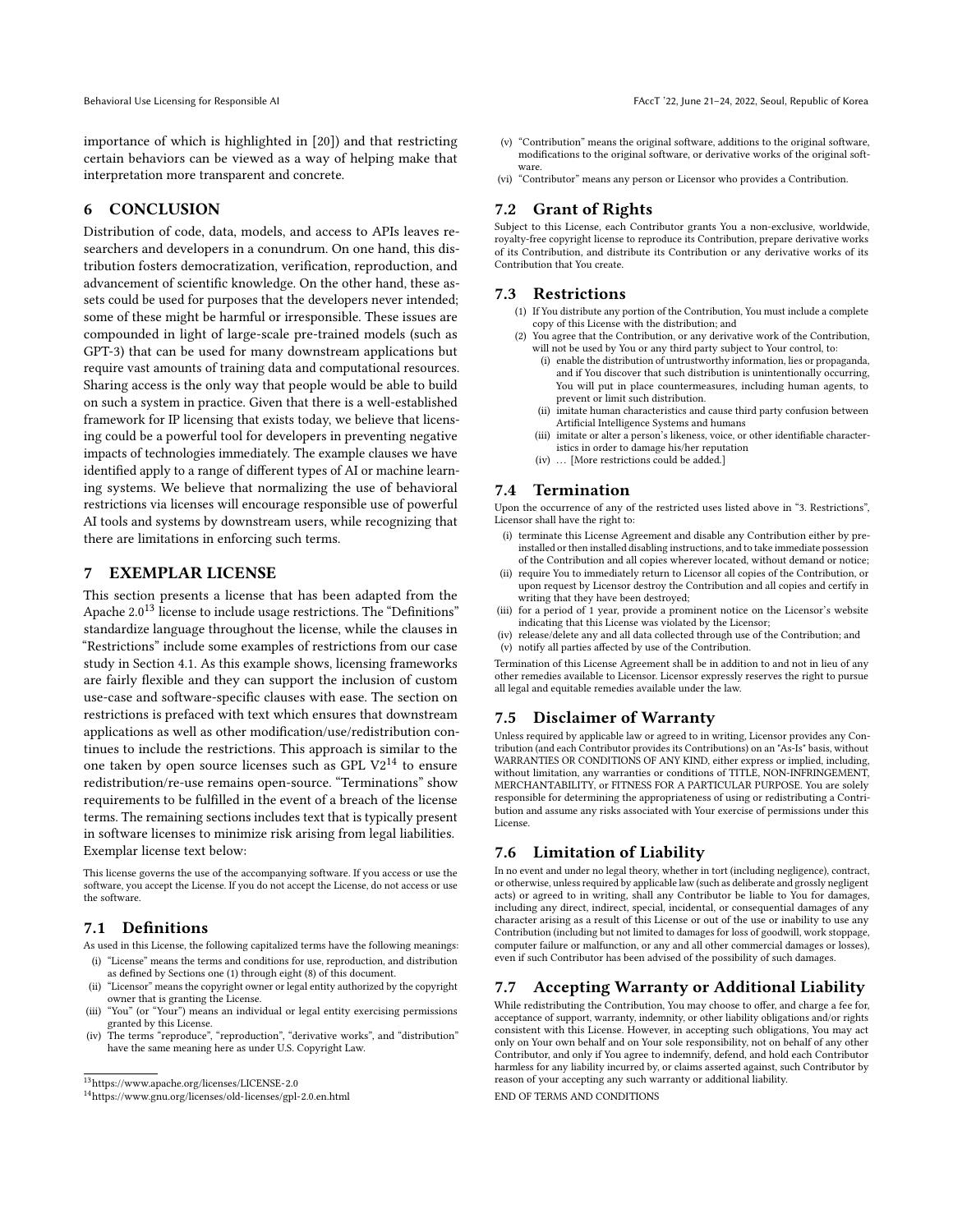#### ACKNOWLEDGMENTS

We would like to thank Stephen Ibaraki for his continuous support during the course of this work. We would also like to thank Francesca Rossi, Michael Hind, Sriram Raghavan, and Jim Spohrer for their helpful feedback and suggestions.

Funding/Support: The authors declare no additional sources of funding.

#### REFERENCES

- <span id="page-9-10"></span>[1] 2019. General Data Protection Regulation (GDPR) – Official Legal Text. [https:](https://gdpr-info.eu) [//gdpr-info.eu](https://gdpr-info.eu) [Online; accessed 9. Sep. 2021].
- <span id="page-9-21"></span>[2] 2019. IBM'S Principles for Data Trust and Transparency. [https://www.ibm.com/](https://www.ibm.com/blogs/policy/trust-principles) [blogs/policy/trust-principles](https://www.ibm.com/blogs/policy/trust-principles) [Online; accessed 9. Sep. 2021].
- <span id="page-9-29"></span>Is OpenAI's GPT-3 API Beta Pricing Too Rich for Researchers? [https://syncedreview.com/2020/09/04/is-openais-gpt-3-api-beta-pricing-too](https://syncedreview.com/2020/09/04/is-openais-gpt-3-api-beta-pricing-too-rich-for-researchers)[rich-for-researchers](https://syncedreview.com/2020/09/04/is-openais-gpt-3-api-beta-pricing-too-rich-for-researchers) [Online; accessed 9. Sep. 2021].
- <span id="page-9-20"></span>[4] 2021. Declaration of Montréal for a responsible development of AI. [https:](https://www.montrealdeclaration-responsibleai.com) [//www.montrealdeclaration-responsibleai.com](https://www.montrealdeclaration-responsibleai.com) [Online; accessed 9. Sep. 2021].
- <span id="page-9-18"></span>[5] 2021. IEEE 7000-2021 - IEEE Approved Draft Model Process for Addressing Ethical Concerns During System Design. [https://standards.ieee.org/standard/7000-](https://standards.ieee.org/standard/7000-2021.html) [2021.html](https://standards.ieee.org/standard/7000-2021.html) [Online; accessed 9. Sep. 2021].
- <span id="page-9-0"></span>[6] 2021. Reporting standards and availability of data, materials, code and protocols | Nature Portfolio. [https://www.nature.com/nature-portfolio/editorial-policies/](https://www.nature.com/nature-portfolio/editorial-policies/reporting-standards) [reporting-standards](https://www.nature.com/nature-portfolio/editorial-policies/reporting-standards) [Online; accessed 9. Sep. 2021].
- <span id="page-9-8"></span>[7] 2021. Responsible AI Resources – Microsoft AI. [https://www.microsoft.com/en](https://www.microsoft.com/en-us/ai/responsible-ai-resources)[us/ai/responsible-ai-resources](https://www.microsoft.com/en-us/ai/responsible-ai-resources) [Online; accessed 9. Sep. 2021].
- <span id="page-9-39"></span>[8] 2021. SPDX License List.<https://spdx.org/licenses/index.html> [Online; accessed 9. Sep. 2021].
- <span id="page-9-40"></span>[9] Sarah Ahmed. 2017. "No," Feminist Kill joys. (2017).
- <span id="page-9-24"></span>[10] Athanasios Alexiou, Vasileios D Mantzavinos, Nigel H Greig, and Mohammad A Kamal. 2017. A Bayesian model for the prediction and early diagnosis of
- <span id="page-9-13"></span>Alzheimer's disease. Frontiers in aging neuroscience 9 (2017), 77. [11] M. Arnold, R. K. E. Bellamy, M. Hind, S. Houde, S. Mehta, A. Mojsilović, R. Nair, K. N. Ramamurthy, A. Olteanu, D. Piorkowski, D. Reimer, J. Richards, J. Tsay, and K. R. Varshney. 2019. FactSheets: Increasing trust in AI services through supplier's declarations of conformity. IBM Journal of Research and Development 63, 4/5 (2019), 6:1–6:13.
- <span id="page-9-38"></span>[12] Imanol Arrieta-Ibarra, Leonard Goff, Diego Jiménez-Hernández, Jaron Lanier, and E Glen Weyl. 2018. Should we treat data as labor? Moving beyond" free". In aea Papers and Proceedings, Vol. 108. 38–42.
- <span id="page-9-16"></span>[13] Andreas Becks. 2021. Traceability and trust: Top premise for ethical AI decisions. [https://blogs.sas.com/content/hiddeninsights/2019/02/28/traceability](https://blogs.sas.com/content/hiddeninsights/2019/02/28/traceability-and-trust-top-premise-for-ethical-ai-decisions)[and-trust-top-premise-for-ethical-ai-decisions](https://blogs.sas.com/content/hiddeninsights/2019/02/28/traceability-and-trust-top-premise-for-ethical-ai-decisions) [Online; accessed 9. Sep. 2021].
- <span id="page-9-14"></span>[14] Rachel KE Bellamy, Kuntal Dey, Michael Hind, Samuel C Hoffman, Stephanie Houde, Kalapriya Kannan, Pranay Lohia, Jacquelyn Martino, Sameep Mehta, Aleksandra Mojsilović, et al. 2019. AI Fairness 360: An extensible toolkit for detecting and mitigating algorithmic bias. IBM Journal of Research and Development 63, 4/5 (2019), 4–1.
- <span id="page-9-36"></span>[15] Misha Benjamin, Paul Gagnon, Negar Rostamzadeh, Chris Pal, Yoshua Bengio, and Alex Shee. 2019. Towards Standardization of Data Licenses: The Montreal Data License. CoRR abs/1903.12262 (2019). arXiv[:1903.12262](https://arxiv.org/abs/1903.12262) [http://arxiv.org/](http://arxiv.org/abs/1903.12262) [abs/1903.12262](http://arxiv.org/abs/1903.12262)
- <span id="page-9-9"></span>[16] Elettra Bietti. 2020. From Ethics Washing to Ethics Bashing: A View on Tech Ethics from within Moral Philosophy. In Proceedings of the 2020 Conference on Fairness, Accountability, and Transparency (FAT\* '20). Association for Computing Machinery, New York, NY, USA, 210–219.<https://doi.org/10.1145/3351095.3372860>
- <span id="page-9-2"></span>[17] Tom B Brown, Benjamin Mann, Nick Ryder, Melanie Subbiah, Jared Kaplan, Prafulla Dhariwal, Arvind Neelakantan, Pranav Shyam, Girish Sastry, Amanda Askell, et al. 2020. Language models are few-shot learners. arXiv preprint arXiv:2005.14165 (2020).
- <span id="page-9-22"></span>[18] Zoran Bursac, C Heath Gauss, David Keith Williams, and David W Hosmer. 2008. Purposeful selection of variables in logistic regression. Source code for biology and medicine 3, 1 (2008), 17.
- <span id="page-9-27"></span>[19] Ruth MJ Byrne. 2019. Counterfactuals in Explainable Artificial Intelligence (XAI): Evidence from Human Reasoning.. In IJCAI. 6276–6282.
- <span id="page-9-41"></span>[20] Marika Cifor, Patricia Garcia, TL Cowan, Jasmine Rault, Tonia Sutherland, Anita Say Chan, Jennifer Rode, Anna Lauren Hoffmann, Niloufar Salehi, and Lisa Nakamura. 2019. Feminist data manifest-no. (2019).
- <span id="page-9-4"></span>[21] Aidan Clark, Jeff Donahue, and Karen Simonyan. 2019. Efficient Video Generation on Complex Datasets. CoRR abs/1907.06571 (2019). arXiv[:1907.06571](https://arxiv.org/abs/1907.06571) [http:](http://arxiv.org/abs/1907.06571) [//arxiv.org/abs/1907.06571](http://arxiv.org/abs/1907.06571)
- <span id="page-9-11"></span>[22] Kate Conger, Richard Fausset, and Serge F. Kovaleski. 2019. San Francisco Bans Facial Recognition Technology. N.Y. Times (May 2019). [https://www.nytimes.](https://www.nytimes.com/2019/05/14/us/facial-recognition-ban-san-francisco.html) [com/2019/05/14/us/facial-recognition-ban-san-francisco.html](https://www.nytimes.com/2019/05/14/us/facial-recognition-ban-san-francisco.html)
- <span id="page-9-31"></span>[23] Contributors to Wikimedia projects. 2021. The Open Source Definition - Wikipedia. https://en.wikipedia.org/w/index.php?title=The Open Source Wikipedia. [https://en.wikipedia.org/w/index.php?title=The\\_Open\\_Source\\_](https://en.wikipedia.org/w/index.php?title=The_Open_Source_Definition&oldid=1041701647) [Definition&oldid=1041701647](https://en.wikipedia.org/w/index.php?title=The_Open_Source_Definition&oldid=1041701647) [Online; accessed 9. Sep. 2021].
- <span id="page-9-30"></span>[24] Diana Marina Cooper. 2016. The application of a "sufficiently and selectively open license" to limit liability and ethical concerns associated with open robotics. In Robot Law. Edward Elgar Publishing.
- <span id="page-9-19"></span>[25] Adam Cutler, Milena Pribić, and Lawrence Humphrey. 2019. Everyday ethics for artificial intelligence. PDF, IBM Corporation (2019).
- <span id="page-9-1"></span>[26] Sebastian S. Feger, Sünje Dallmeier-Tiessen, Paweł W. Woźniak, and Albrecht Schmidt. 2019. The Role of HCI in Reproducible Science: Understanding, Supporting and Motivating Core Practices. In Extended Abstracts of the 2019 CHI Conference on Human Factors in Computing Systems (CHI EA '19). Association for Computing Machinery, New York, NY, USA, 1–6. [https://doi.org/10.1145/](https://doi.org/10.1145/3290607.3312905) [3290607.3312905](https://doi.org/10.1145/3290607.3312905)
- <span id="page-9-6"></span>[27] Di Feng, Christian Haase-Schütz, Lars Rosenbaum, Heinz Hertlein, Claudius Glaeser, Fabian Timm, Werner Wiesbeck, and Klaus Dietmayer. 2020. Deep multi-modal object detection and semantic segmentation for autonomous driving: Datasets, methods, and challenges. IEEE Transactions on Intelligent Transportation Systems (2020).
- <span id="page-9-42"></span>[28] Patricia Garcia, Tonia Sutherland, Marika Cifor, Anita Say Chan, Lauren Klein, Catherine D'Ignazio, and Niloufar Salehi. 2020. No: Critical Refusal as Feminist Data Practice. In Conference Companion Publication of the 2020 on Computer Supported Cooperative Work and Social Computing. 199–202.
- <span id="page-9-28"></span>[29] Timnit Gebru, Jamie Morgenstern, Briana Vecchione, Jennifer Wortman Vaughan, Hanna M. Wallach, Hal Daumé III, and Kate Crawford. 2018. Datasheets for Datasets. CoRR abs/1803.09010 (2018). arXiv[:1803.09010](https://arxiv.org/abs/1803.09010) [http://arxiv.org/abs/](http://arxiv.org/abs/1803.09010) [1803.09010](http://arxiv.org/abs/1803.09010)
- <span id="page-9-32"></span>[30] Jort F Gemmeke, Daniel PW Ellis, Dylan Freedman, Aren Jansen, Wade Lawrence, R Channing Moore, Manoj Plakal, and Marvin Ritter. 2017. Audio set: An ontology and human-labeled dataset for audio events. In 2017 IEEE International Conference on Acoustics, Speech and Signal Processing (ICASSP). IEEE, 776–780.
- <span id="page-9-7"></span>[31] Marco Gillies, Rebecca Fiebrink, Atau Tanaka, Jérémie Garcia, Frédéric Bevilacqua, Alexis Heloir, Fabrizio Nunnari, Wendy Mackay, Saleema Amershi, Bongshin Lee, Nicolas d'Alessandro, Joëlle Tilmanne, Todd Kulesza, and Baptiste Caramiaux. 2016. Human-Centred Machine Learning. In Proceedings of the 2016 CHI Conference Extended Abstracts on Human Factors in Computing Systems (CHI EA '16). Association for Computing Machinery, New York, NY, USA, 3558–3565. <https://doi.org/10.1145/2851581.2856492>
- <span id="page-9-5"></span>[32] Ian Goodfellow, Jean Pouget-Abadie, Mehdi Mirza, Bing Xu, David Warde-Farley, Sherjil Ozair, Aaron Courville, and Yoshua Bengio. 2014. Generative adversarial nets. In Advances in neural information processing systems. 2672–2680.
- <span id="page-9-35"></span>[33] Brent Hecht, Lauren Wilcox, JP Bigham, J Schöning, Ehsan Hoque, Jason Ernst, Yonatan Bisk, Luigi De Russis, Lana Yarosh, Bushra Anjum, et al. 2018. It's time to do something: Mitigating the negative impacts of computing through a change to the peer review process. ACM Future of Computing Blog. Mar. 29, 2018.
- <span id="page-9-34"></span>[34] Andrew G Howard, Menglong Zhu, Bo Chen, Dmitry Kalenichenko, Weijun Wang, Tobias Weyand, Marco Andreetto, and Hartwig Adam. 2017. Mobilenets: Efficient convolutional neural networks for mobile vision applications. arXiv preprint arXiv:1704.04861 (2017).
- <span id="page-9-37"></span>[35] Jeremy Irvin, Pranav Rajpurkar, Michael Ko, Yifan Yu, Silviana Ciurea-Ilcus, Chris Chute, Henrik Marklund, Behzad Haghgoo, Robyn Ball, Katie Shpanskaya, et al. 2019. Chexpert: A large chest radiograph dataset with uncertainty labels and expert comparison. In Proceedings of the AAAI conference on artificial intelligence, Vol. 33. 590–597.
- <span id="page-9-15"></span>[36] Anna Jobin, Marcello Ienca, and Effy Vayena. 2019. The global landscape of AI ethics guidelines. Nature Machine Intelligence 1, 9 (Sep 2019), 389-399. [https:](https://doi.org/10.1038/s42256-019-0088-2) [//doi.org/10.1038/s42256-019-0088-2](https://doi.org/10.1038/s42256-019-0088-2)
- <span id="page-9-3"></span>[37] Tero Karras, Samuli Laine, and Timo Aila. 2019. A style-based generator architecture for generative adversarial networks. In Proceedings of the IEEE conference on computer vision and pattern recognition. 4401–4410.
- <span id="page-9-23"></span>[38] D. Koller and N. Friedman. 2009. Probabilistic Graphical Models: Principles and Techniques. MIT Press.<https://books.google.co.in/books?id=7dzpHCHzNQ4C>
- <span id="page-9-26"></span>[39] Jaesong Lee, Joong-Hwi Shin, and Jun-Seok Kim. 2017. Interactive visualization and manipulation of attention-based neural machine translation. In Proceedings of the 2017 Conference on Empirical Methods in Natural Language Processing: System Demonstrations. 121–126.
- <span id="page-9-12"></span>[40] Min Kyung Lee, Nina Grgić-Hlača, Michael Carl Tschantz, Reuben Binns, Adrian Weller, Michelle Carney, and Kori Inkpen. 2020. Human-Centered Approaches to Fair and Responsible AI. In Extended Abstracts of the 2020 CHI Conference on Human Factors in Computing Systems (CHI EA '20). Association for Computing Machinery, New York, NY, USA, 1–8.<https://doi.org/10.1145/3334480.3375158>
- <span id="page-9-33"></span>[41] Tsung-Yi Lin, Michael Maire, Serge Belongie, James Hays, Pietro Perona, Deva Ramanan, Piotr Dollár, and C Lawrence Zitnick. 2014. Microsoft coco: Common objects in context. In European conference on computer vision. Springer, 740–755.
- <span id="page-9-25"></span>[42] Scott M Lundberg and Su-In Lee. 2017. A unified approach to interpreting model predictions. In Advances in neural information processing systems. 4765–4774.
- <span id="page-9-17"></span>[43] T Madiega. 2019. EU guidelines on ethics in artificial intelligence: Context and implementation. European Parliamentary Research Service, PE 640 (2019).